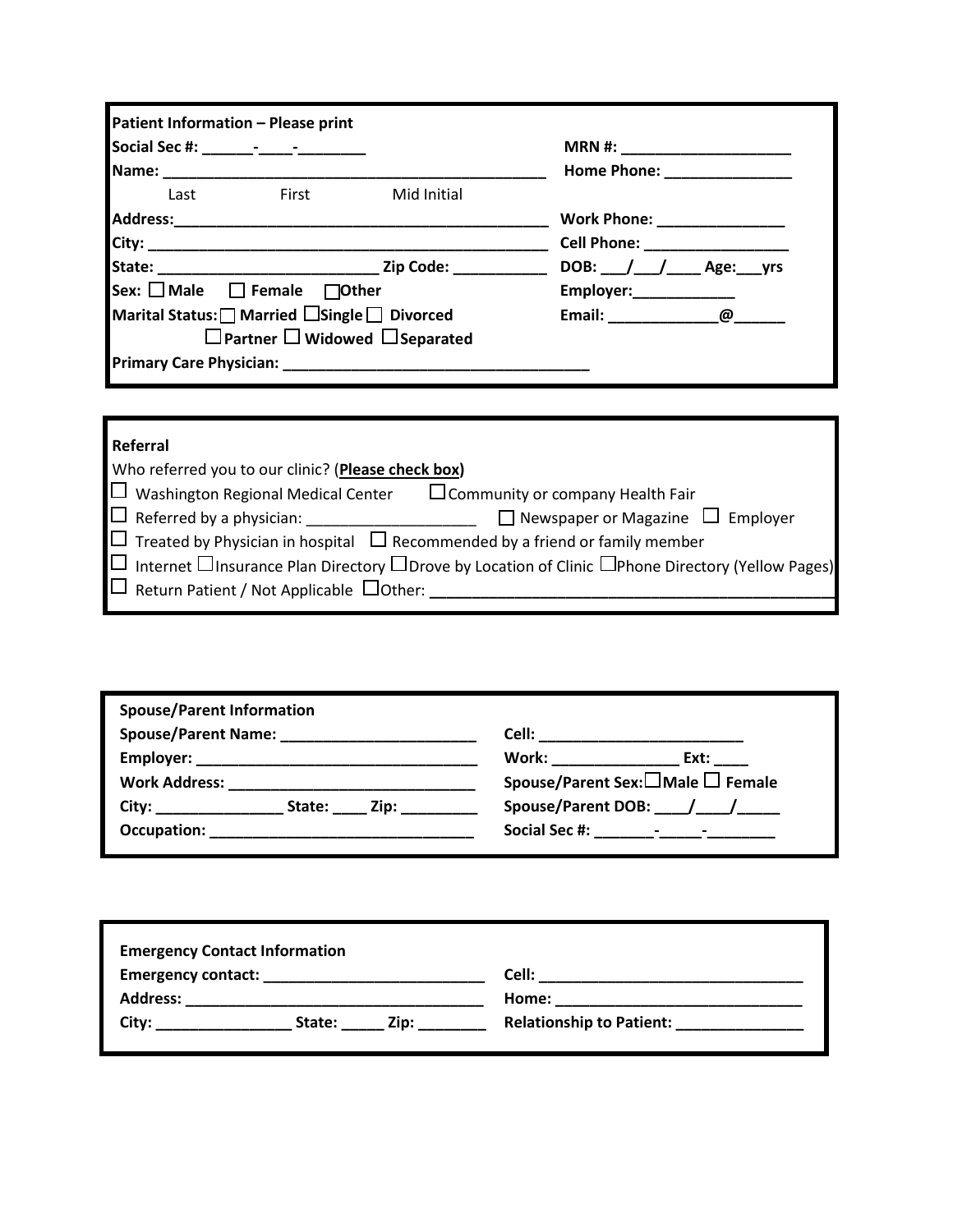# **Primary Insurance**

|                                                                      | Main Holder's DOB: ______/______/______ |
|----------------------------------------------------------------------|-----------------------------------------|
|                                                                      | Main Holder's Soc Sec#: ____-__________ |
|                                                                      |                                         |
| State: __________________________________ Zip: _____________________ |                                         |

# **Secondary Insurance**

|                                                                    | Main Holder's DOB: ______/______/______ |
|--------------------------------------------------------------------|-----------------------------------------|
|                                                                    |                                         |
|                                                                    |                                         |
| State: ________________________________ Zip: _____________________ |                                         |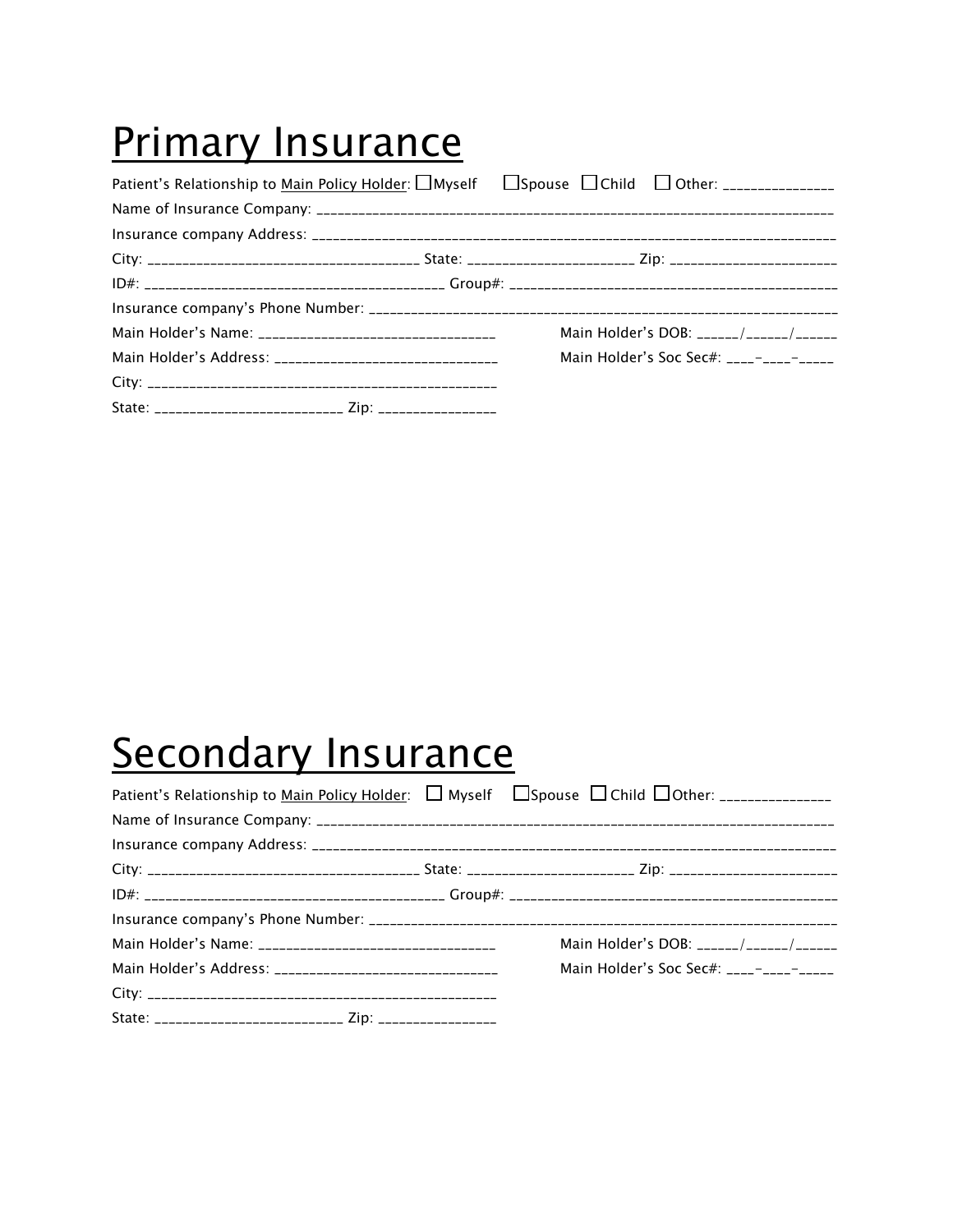| <b>General Information</b>                                                                                                                      |                                                                                                |  |  |
|-------------------------------------------------------------------------------------------------------------------------------------------------|------------------------------------------------------------------------------------------------|--|--|
| Who is responsible for payment? $\Box$ Myself $\Box$ Other: ________________________ (Fill out below)                                           |                                                                                                |  |  |
|                                                                                                                                                 | Responsible Party Name: ___________________________ Responsible Party DOB: _____/ _____/ _____ |  |  |
| Relationship to Patient: $\Box$ Self $\Box$ Spouse $\Box$ Child $\Box$ Other Social Sec#: ______-____________                                   |                                                                                                |  |  |
|                                                                                                                                                 |                                                                                                |  |  |
| Have you ever been seen as a patient at one of our Washington Regional Medical System                                                           |                                                                                                |  |  |
| Clinics?                                                                                                                                        |                                                                                                |  |  |
| $\Box$ Yes $\Box$ No                                                                                                                            |                                                                                                |  |  |
|                                                                                                                                                 |                                                                                                |  |  |
|                                                                                                                                                 |                                                                                                |  |  |
|                                                                                                                                                 |                                                                                                |  |  |
| Release of Information (spouse, children, parents, etc.)                                                                                        |                                                                                                |  |  |
| Who may we discuss your information with? For example: Medical issues/care, results, billing, etc.                                              |                                                                                                |  |  |
|                                                                                                                                                 |                                                                                                |  |  |
|                                                                                                                                                 |                                                                                                |  |  |
|                                                                                                                                                 |                                                                                                |  |  |
|                                                                                                                                                 |                                                                                                |  |  |
| Preferred Language: $\square$ English $\square$ Spanish $\square$ Marshallese $\square$ Arabic $\square$ Decline $\square$ Other: _____________ |                                                                                                |  |  |
| <u>Race</u> : $\Box$ African American $\Box$ Asian $\Box$ European $\Box$ Hawaiian/Other Pacific Islander $\Box$ Marshallese                    |                                                                                                |  |  |
| $\sqcup$ Mexican American Indian $\Box$ Middle Eastern or North African $\Box$ Multiracial                                                      |                                                                                                |  |  |
| $\Box$ Native American Indian/Alaskan $\Box$ Spanish American Indian $\Box$ White Caucasian                                                     |                                                                                                |  |  |
| □Unknown □Decline □Other                                                                                                                        |                                                                                                |  |  |
| <b>Ethnicity (Origin):</b> $\square$ Hispanic or Latino $\square$ Not Hispanic or Latino $\square$ Unknown $\square$ Decline                    |                                                                                                |  |  |
| <b>Contact Preference:</b> $\square$ Home Phone $\square$ Cell Phone (Call) $\square$ Cell Phone (Text) $\square$ Email                         |                                                                                                |  |  |
| Preferred Pharmacy: __________________________ Location: _______________________                                                                |                                                                                                |  |  |

I authorize release of any medical information necessary to process my claim to all my insurance companies. I authorize direct payment of medical benefits to the provider. I permit a copy of this authorization to be used in the place of the original. I consent for my photo to be taken, I understand that I am responsible for any amount not covered by insurance. I permit the faxing and electronic transmission of medical information to other health care providers, attorneys, or insurance companies involved in my care. I give my permission for messaged to be left on my answering machine or sent by email. I, the undersigned, authorize and consent to the rendering of medical care, including diagnostic procedures, and medical treatment by authorized members of Washington Regional Medical System or their designees, as may in their professional judgement be necessary for the above named patient. I acknowledge that no guarantees have been made as to the effect of such examinations or treatment. I have received a copy of the Notice of Privacy Practices of the clinic. I permit this facility to obtain my medication history electronically.

X \_\_\_\_\_\_\_\_\_\_\_\_\_\_\_\_\_\_\_\_\_\_\_\_\_\_\_\_\_\_\_\_\_\_\_\_\_\_\_\_ Date: \_\_\_\_\_\_/\_\_\_\_\_\_/\_\_\_\_\_\_

Signature (Patient or Parent/Guardian if minor)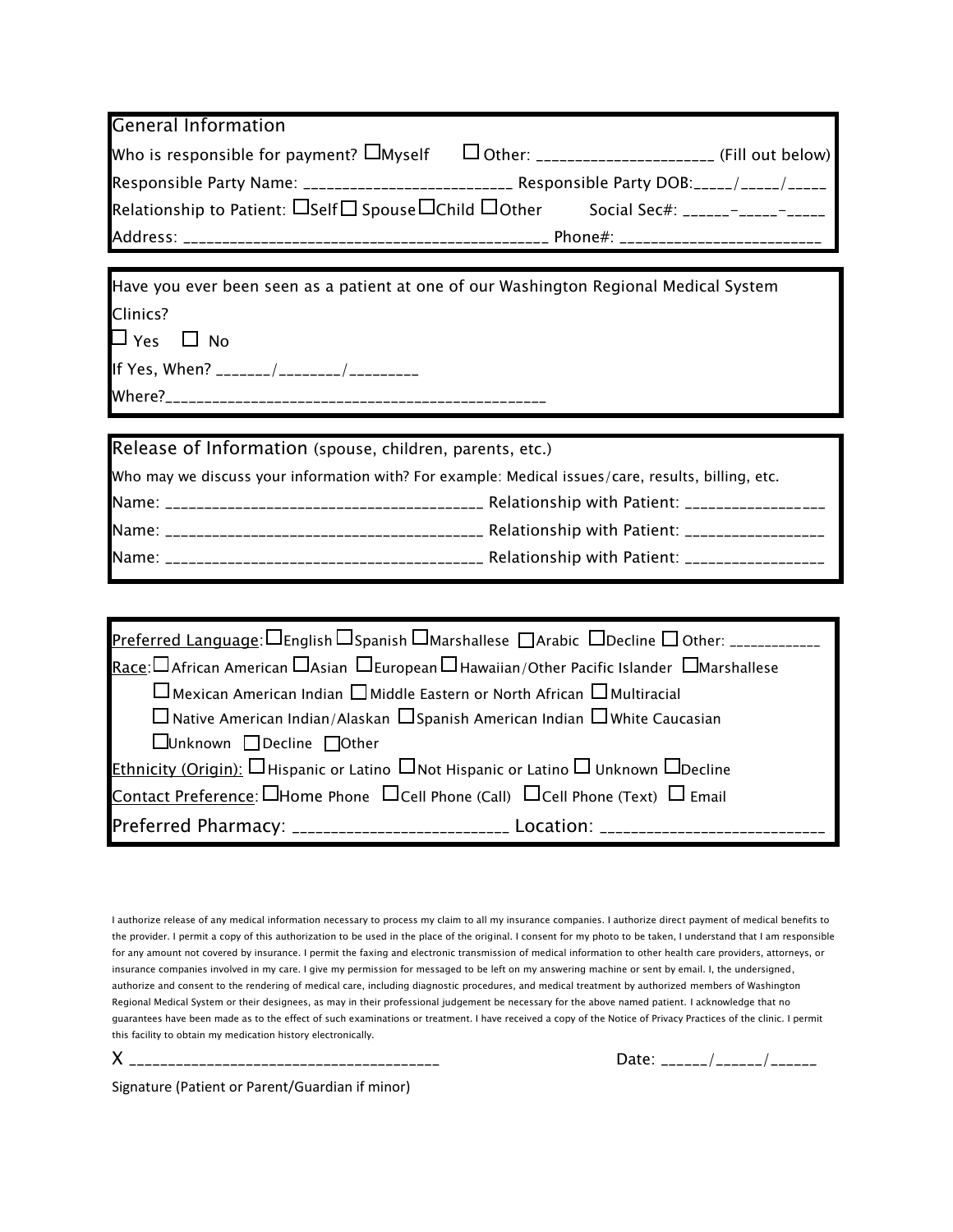## Consent for Treatment

I authorize and consent to the rendering of medical care, including diagnostic procedures and medical treatment by authorized members of Plaza Gynecologic-Oncology as may in their profession judgement be necessary for the below named patient. I acknowledge that no guarantees have been made as to the effect of such examinations or treatment.

# Assignment of Insurance Benefits

Patient-Physician Agreement; I, the undersigned, authorize Plaza Gynecologic-Oncology to release any information acquired in the course of my examination or treatment to my insurance company(s) or another physician. I, recognizing that the medical insurance I possess may not completely cover the fee(s) for the professional services rendered me; hereby agree that I am responsible for said fee(s). I authorize payment directly to me for their services. A photocopy hereof shall be valid as the original. I am aware that I may inquire of my physician the fee(s) for any professional services required and/or rendered.

## Authorization to Release Information

I authorize Plaza Gynecologic-Oncology to release any information requested by the insurance company necessary to college benefits under any policy we make claim against for services on this or a related date of service.

# Guarantee of Payment

I understand that office visits are to be paid for at the time of service unless other arrangements have been made. I understand that I am responsible for the balance not covered by insurance. I understand that Plaza Gynecologic-Oncology does not accept any insurance policy assignment as a guarantee of full payment.

Patient Signature

(Patient or Parent/Guardian if under 18 years of age)

Relationship of Guardian

Date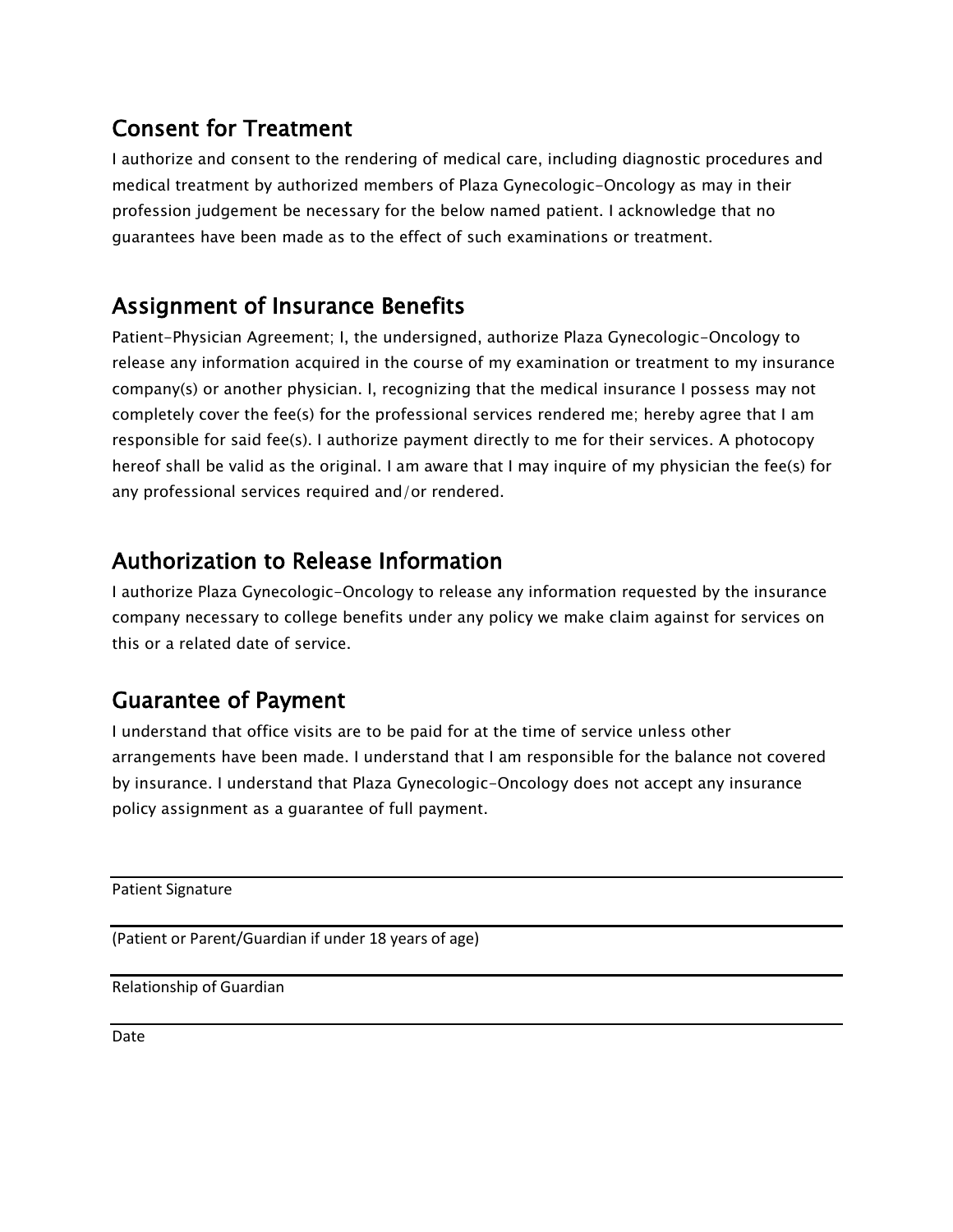## PLEASE FILL OUT AND BRING TO YOUR APPOINTMENT

|                         |                                           |         |                                       |                                                                                                    | MRN $#$ <sub>________________</sub> |
|-------------------------|-------------------------------------------|---------|---------------------------------------|----------------------------------------------------------------------------------------------------|-------------------------------------|
|                         |                                           |         | Randall Hightower, M.D.               |                                                                                                    |                                     |
|                         |                                           |         | <b>HerHealth Gynecologic Oncology</b> |                                                                                                    |                                     |
|                         |                                           |         |                                       |                                                                                                    |                                     |
|                         |                                           |         |                                       |                                                                                                    |                                     |
|                         |                                           |         |                                       | Which medical conditions do you have or have you had? (Circle all that apply)                      |                                     |
| <b>HEART</b>            |                                           |         |                                       |                                                                                                    |                                     |
|                         |                                           |         |                                       | Coronary Artery Disease Congestive Heart Failure Heart Murmur Pacemaker                            |                                     |
|                         |                                           |         |                                       | High Cholesterol <b>Example 2 High Blood Pressure Figure 1</b> Irregular Heart Beats Defibrillator |                                     |
| Mitral Valve Prolapse   |                                           |         |                                       |                                                                                                    |                                     |
|                         |                                           |         |                                       |                                                                                                    |                                     |
| <b>LUNGS</b>            |                                           |         |                                       |                                                                                                    |                                     |
|                         |                                           |         |                                       | Shortness of breath Coughing Asthma Wheezing CPAP COPD/Emphysema                                   |                                     |
|                         |                                           |         |                                       |                                                                                                    |                                     |
|                         |                                           |         |                                       |                                                                                                    |                                     |
| <b>GASTROINTESTINAL</b> |                                           |         |                                       |                                                                                                    |                                     |
|                         |                                           |         |                                       | Hepatitis Heartburn Irritable Bowel Syndrome Diarrhea Constipation                                 |                                     |
|                         |                                           |         |                                       |                                                                                                    |                                     |
|                         |                                           |         |                                       |                                                                                                    |                                     |
| <b>KIDNEY</b>           |                                           |         |                                       |                                                                                                    |                                     |
|                         |                                           |         |                                       | Urinary incontinence Frequent urination Blood in urine                                             |                                     |
|                         |                                           |         |                                       |                                                                                                    |                                     |
|                         |                                           |         |                                       |                                                                                                    |                                     |
| <b>GYNECOLOGY</b>       |                                           |         |                                       |                                                                                                    |                                     |
|                         |                                           |         |                                       | # of Pregnancies:____ # of Deliveries:____ Miscarriages:____ Menses onset:_____________            |                                     |
|                         |                                           |         |                                       |                                                                                                    |                                     |
|                         | Age of Menopause: _______________________ |         |                                       |                                                                                                    |                                     |
| <b>NERVOUS SYSTEM</b>   |                                           |         |                                       |                                                                                                    |                                     |
| <b>Headaches</b>        | Numbness                                  |         |                                       |                                                                                                    |                                     |
|                         |                                           |         |                                       |                                                                                                    |                                     |
| <b>PSYCHIATRIC</b>      |                                           |         |                                       |                                                                                                    |                                     |
| Depression              | Anxiety                                   | Bipolar |                                       |                                                                                                    |                                     |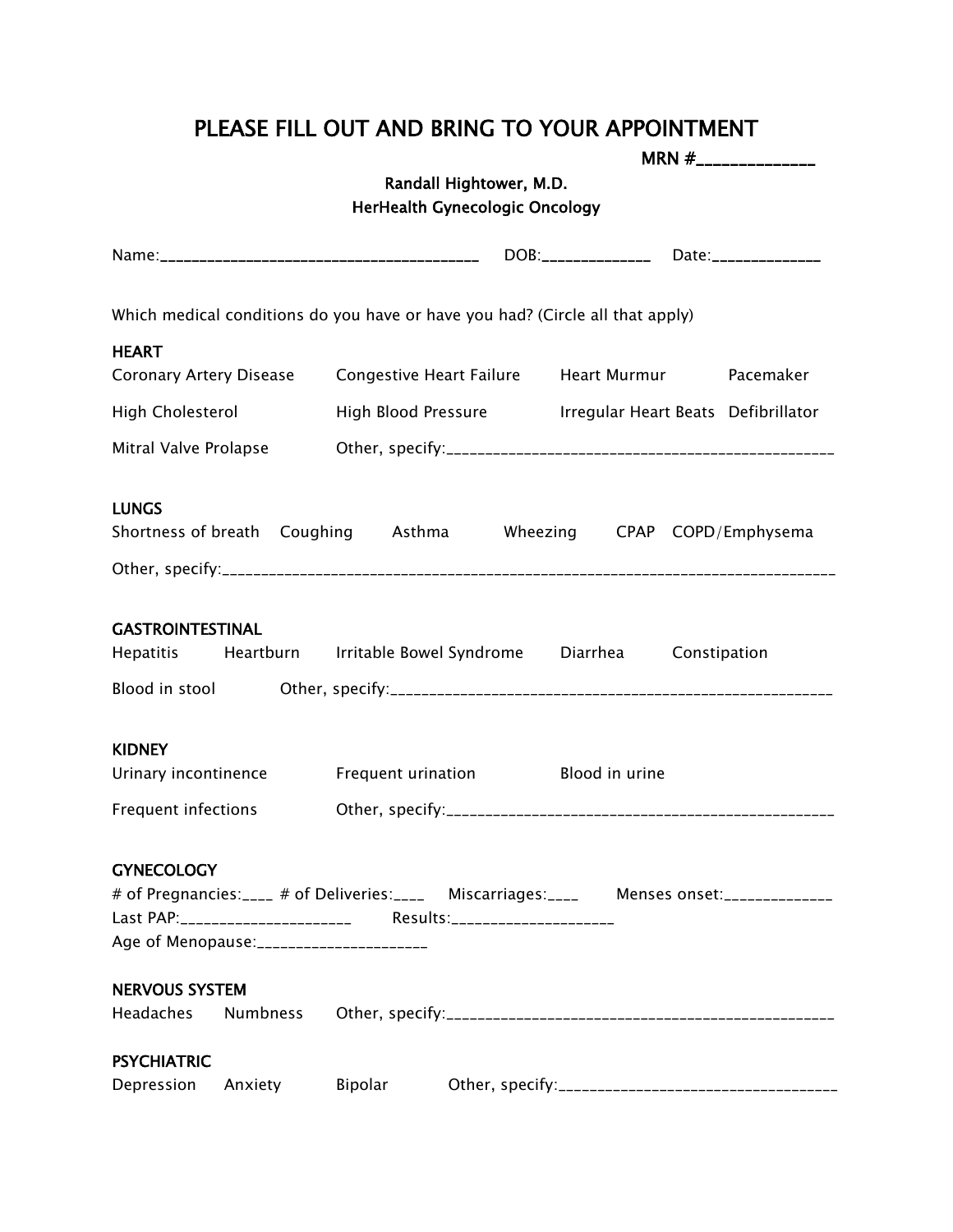| <b>GLANDS</b><br><b>Diabetes</b>                            |  |                                      |  |            |  |                    |  |
|-------------------------------------------------------------|--|--------------------------------------|--|------------|--|--------------------|--|
|                                                             |  |                                      |  |            |  |                    |  |
| <b>BONES &amp; JOINTS</b><br>Osteoarthritis                 |  | Osteoporosis Limited range of motion |  |            |  |                    |  |
|                                                             |  |                                      |  |            |  |                    |  |
| <b>EYES - EARS - NOSE - THROAT</b><br>Hearing loss Glaucoma |  |                                      |  | Drainage   |  | Seasonal allergies |  |
|                                                             |  |                                      |  |            |  |                    |  |
| <b>OTHER HEALTH PROBLEMS</b>                                |  |                                      |  |            |  |                    |  |
| Cancer                                                      |  | Lupus                                |  | <b>HIV</b> |  |                    |  |
|                                                             |  |                                      |  |            |  |                    |  |

## PAST SURGICAL HISTORY

| Date | Surgery |
|------|---------|
|      |         |
|      |         |
|      |         |
|      |         |
|      |         |
|      |         |
|      |         |
|      |         |
|      |         |
|      |         |
|      |         |
|      |         |

Blood transfusion: \_\_\_\_\_\_\_\_\_\_\_\_\_\_\_\_\_\_\_\_\_\_\_\_\_\_\_\_\_\_\_\_\_\_\_\_\_\_\_\_\_\_\_\_\_\_\_\_\_\_\_\_\_\_\_\_\_\_\_\_\_\_\_\_\_\_\_\_\_\_\_\_\_\_\_

## FAMILY HISTORY OF BREAST, COLON OR GYN CANCER (please circle & specify type of cancer)

| Mother | Maternal Grandmother | Maternal Grandfather |
|--------|----------------------|----------------------|
| Father | Paternal Grandmother | Paternal Grandfather |